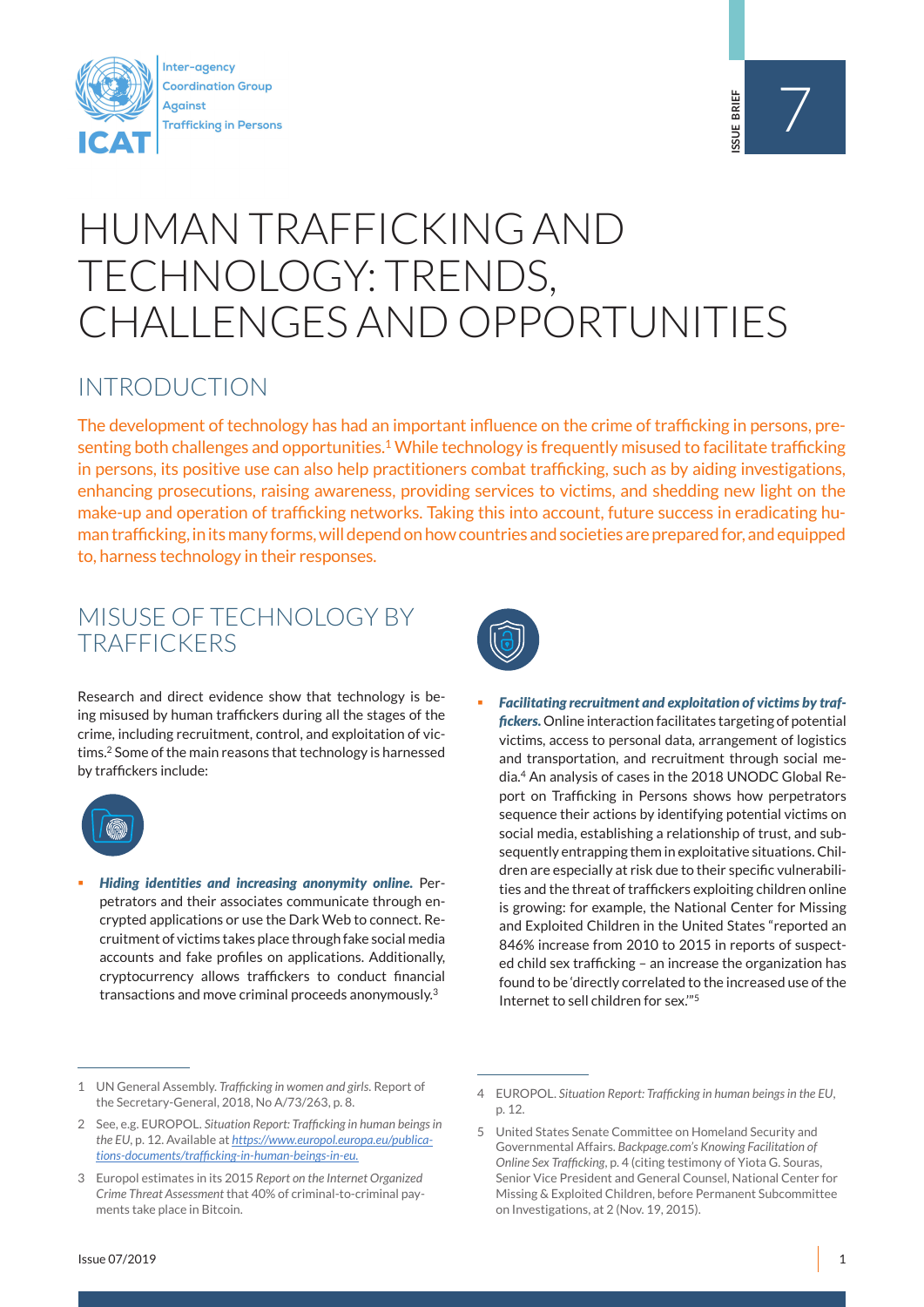

Inter-agency Coordination Group Against **Trafficking in Persons** 



 *Facilitating transactions, accessing new venues, and expanding the marketplace.* The misuse of technology can also make it easier for traffickers to engage in transactions with users, enter new marketplaces and expand criminal operations. For example, with regard to trafficking for sexual exploitation, where women and girls represent 94% of identified victims globally, $6$  technology - and specifically the Internet—helps traffickers to advertise victims and connect more easily with a large market of users.7 Additionally, large online platforms hosting advertisements for sexual services provide sex traffickers the means to attract customers and, in turn, to sexually exploit victims. And the trend is upward: Europol notes that "the online advertisement of sexual services is an increasing phenomenon relating to THB for sexual exploitation, with children being advertised as adults."8



 *Expanding the means by which victims may be controlled and exploited.* The misuse of some technologies can also help traffickers control and coerce victims. For example, traffickers may use GPS software in phones to track the movements of victims or, in the case of domestic servitude and other forms of labour exploitation, monitor and control victims through video surveillance. In the context of trafficking for sexual exploitation, threats to share sexually explicit images are used to control victims.<sup>9</sup> Traffickers can also use live-streaming to reach a broader market of customers who may never have physical contact with the victim.

6 UNODC. *Global Report on Trafficking in Persons* (2018). Available at: *https://www.unodc.org/e4j/data/\_university\_uni\_/global\_report\_ on\_trafficking\_in\_persons\_2018.html.*

7 See, e.g. Situation Report: *Trafficking in human beings in the EU*, p. 12.

8 EUROPOL. *Criminal Networks Involved in the Trafficking and Exploitation of Underage Victims in the EU*, p. 7. Available at *https:// www.europol.europa.eu/publications-documents/criminal-networks-involved-in-trafficking-and-exploitation-of-underage-victims-in-eu.*

The misuse of technology has been exacerbated by a number of enabling factors such as:

7

**ISSUE BRIEF** 

SSUE BRIEF

- Insufficient legal frameworks which do not provide the tools necessary to enable successful investigations and prosecutions to counter impunity online or use the entire array of tools to efficiently fight trafficking in persons in the online world;
- The transnational nature of ICT-facilitated human trafficking where perpetrators, victims and technology platforms could be in different countries, generating additional challenges concerning jurisdiction, evidence collection, extradition, and mutual legal assistance;
- Weak cooperation among national and international institutions and the private sector which hinders opportunities to promptly react to innovative approaches adopted by traffickers and does not allow for full utilization of resources and expertise available in different sectors;
- Lack of capacity, awareness and expertise of law enforcement, prosecutors, and the judiciary due to—among other factors—the complex and evolving nature of ICT-facilitated trafficking;
- Limited availability of technological tools (as well as the necessary expertise and capacity) to anti-trafficking practitioners.

<sup>9</sup> See, for example, ECPAT International, E*merging Global Threats Related to the Online Sexual Exploitation of Children. https://www. ecpat.org/wp-content/uploads/2018/08/Briefing-Paper-Emerging-Issues-and-Global-Threats-Children-online-\_06.06.17.pdf*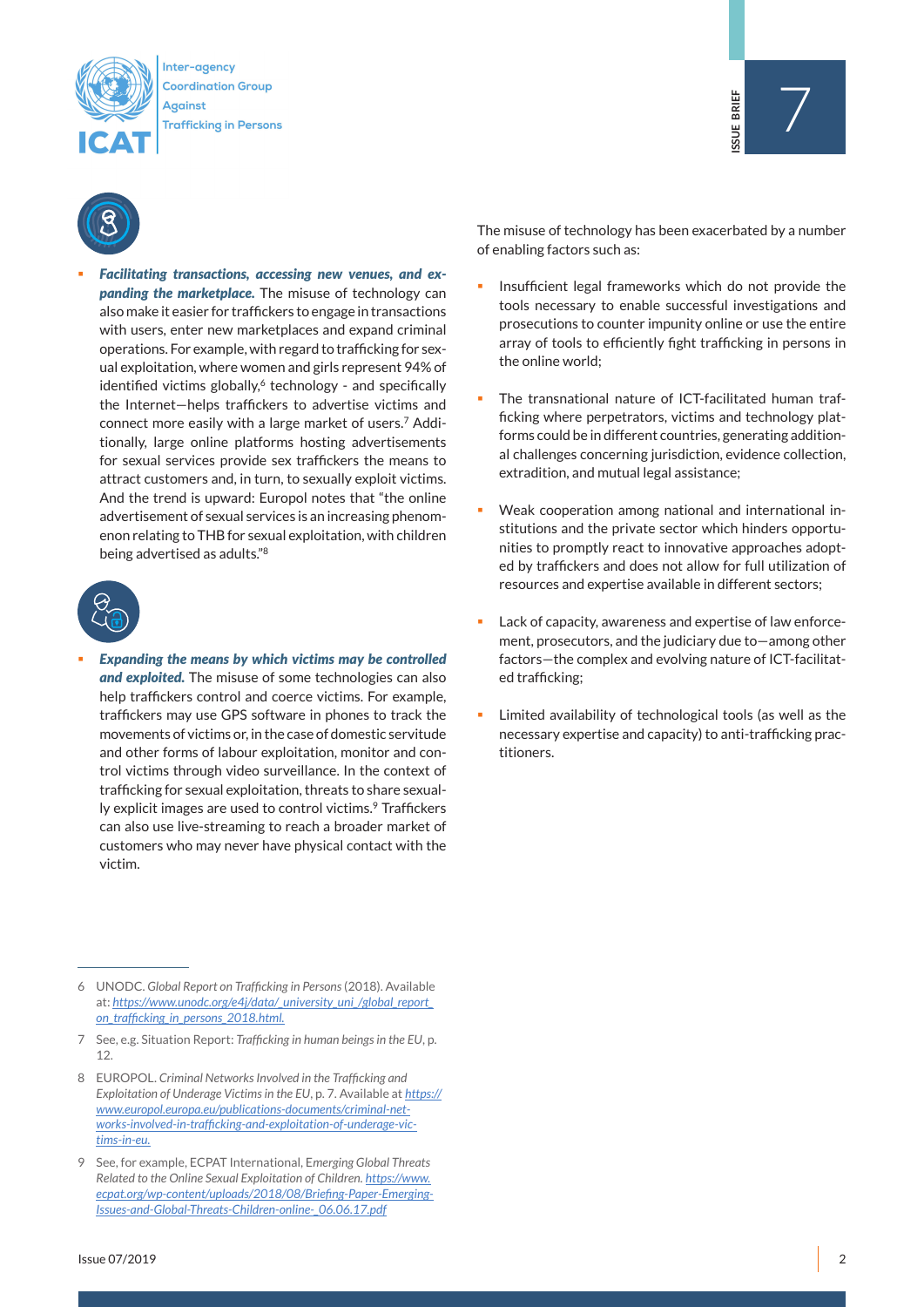

# IMPACT ON VICTIMS

The use of technology by perpetrators is not only an issue for anti-trafficking response systems, but also can be particularly detrimental to actual or potential victims of human trafficking. Traditionally, traffickers exploit victims' vulnerabilities such as poverty, desire to escape domestic violence, lack of educational opportunities and family support, homelessness, mental or physical disabilities, migration status and addiction to drugs. Children who come from families in which neglect or abuse is commonplace may be additionally vulnerable. However, technology, and the Internet in particular, provides new opportunities for potential victims to be targeted, regardless of socio-economic status, as traffickers are also able to exploit additional vulnerabilities such as lack of understanding of risks on-line or trust in virtual interactions. Moreover, technology can be misused to further impact victims while in a trafficking situation: threats to share intimate images is a common tactic used to further exploit victims.10

Exploitation of victims through the use of technology also creates risks for re-victimization and challenges for the successful rehabilitation of victims. When victims are forced to produce pornographic content or are exploited in erotic online video-chats, this material can be saved and circulated online an infinite number of times. As long as the material exists, the risks of trauma and stigmatization persist and full recovery of victims is jeopardized. These risks are often exacerbated in societies with strict patriarchal norms that control female sexuality and place strong emphasis on chastity. Due to gender discriminatory attitudes, women and girls in certain contexts can be especially ostracized and stigmatized by their families and community for having been sexually exposed even in the context of exploitation. Men and boys likewise also face particular challenges linked to their being victims of sexual exploitation, including those associated with gendered views about masculinity. Likewise, the existence of the content can have long-term implications for victims, including hindering career and social integration opportunities.

### POSITIVE USE OF TECHNOLOGY TO FIGHT HUMAN TRAFFICKING

Despite its frequent misuse, technology can be an important asset for those involved in combating trafficking in persons. Government authorities, non-governmental organizations, international organizations and private sector companies have at their disposal a wide range of technological tools that can be used to support their anti-trafficking efforts.

A number of initiatives have already been launched around the world on the use of technology to fight human trafficking. For example, Tech Against Trafficking, a coalition of technology companies working to combat human trafficking and supported by different stakeholders including international organizations such the Organization for Security and Cooperation in Europe and the International Organization for Migration, has mapped more than 260 technology tools that support anti-trafficking work.<sup>11</sup> Nearly half focus on trafficking for forced labour, 18% on trafficking for sexual exploitation, and the rest on other forms of trafficking. The tools range from simple mobile apps informing vulnerable communities and individuals of the risks of labour exploitation, to more advanced technologies—such as satellite imagery and geospatial mapping—used to identify and locate remote and high risk sectors that may be engaged in illegal activity and require additional investigation.

Some major categories of technology currently being used by law enforcement, NGOs, academia and private sector to combat trafficking in persons include:

 *Data aggregation and analysis.* The online world is limitless and tens of thousands of websites, chatrooms, applications, and on-line video games, among others, can be associated with human trafficking criminal enterprises. Since it is impossible for law enforcement authorities and NGOs in any country to monitor and analyse everything in the online world, data tools have been developed by state authorities, technology companies and NGOs to aggregate and synthesize relevant information into useful reports thus saving valuable resources;

10 *Ibid.*

<sup>11</sup> A list of technology tools developed to support efforts to combat human trafficking can be found here: *https://www.bsr.org/files/ BSR\_list\_of\_technology\_tools\_identified\_by\_tech\_against\_trafficking*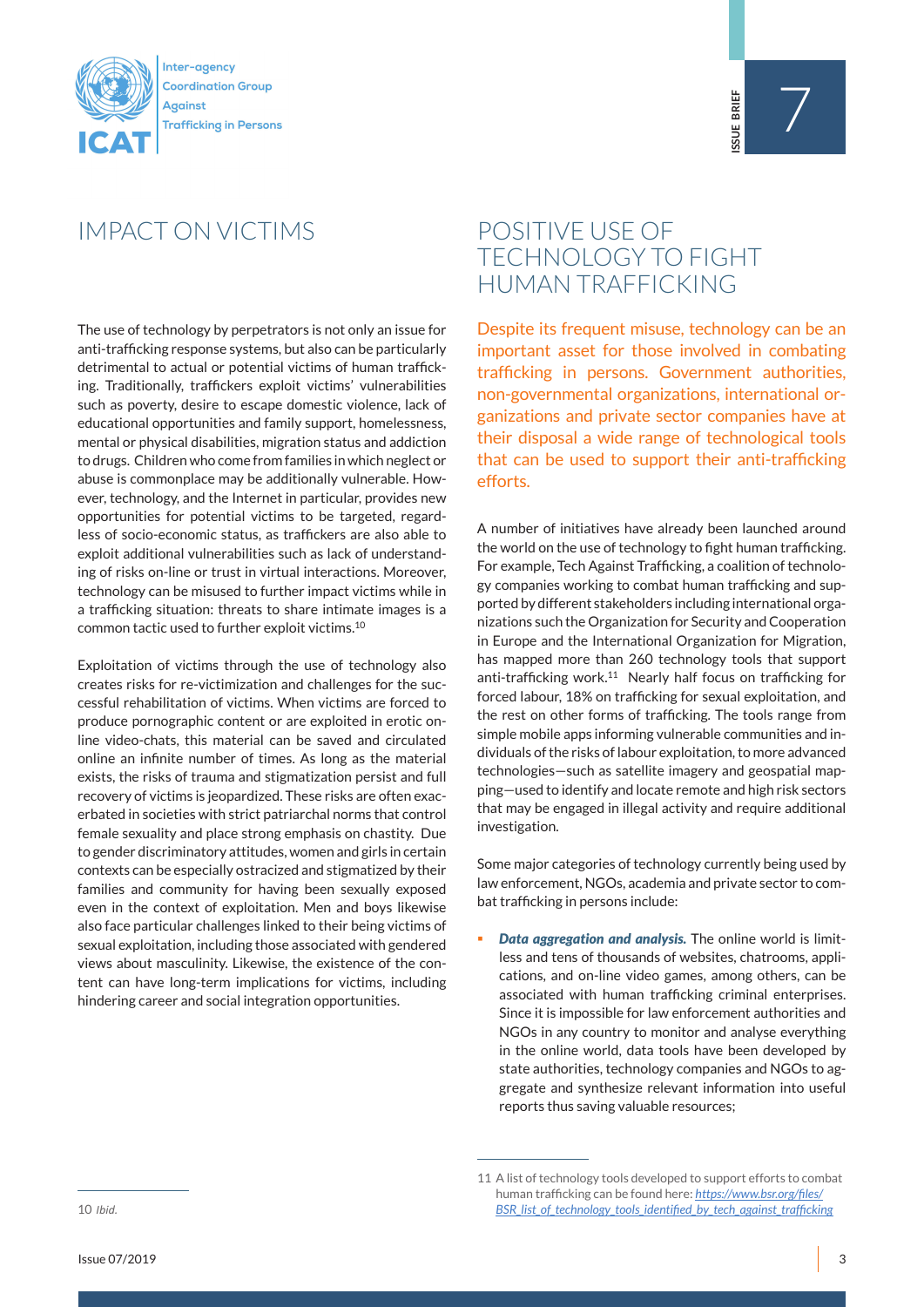

- *Blockchain for traceability and provenance.* A considerable number of private sector companies are undertaking measures to identify and mitigate the risks of human trafficking in their global supply chains. Since global corporate brands have tens of thousands of suppliers spread all over the world, monitoring supply chains is a very complex process. To better identify human trafficking risks, companies are using blockchain technology which allows tracking the production of goods from their source to the final destination to increase transparency and aid in exercising due diligence;
- *Artificial Intelligence.* The computational power of artificial intelligence (AI) and machine learning is increasingly being leveraged to combat many traditional challenges, including human trafficking. AI can help make predictions, recommendations, or decisions independently and without human intervention. In the context of human trafficking, examples include the use of AI to identify how a child victim of sex trafficking would look when he/she is an adult, to enable autonomous machine communication with potential users of services from trafficking victims, to recognize the features of hotel rooms where victims may be held, and to identify financial transactions that may be indicative of human trafficking networks;
- **Facial recognition.** Visual processing software can be used to search for photos and videos of victims who are trafficked for sexual exploitation. Facial recognition technology can be used in web crawling to search for photos and videos of victims who are trafficked for sexual exploitation. This type of technology can also help law enforcement authorities to analyse tens of thousands of pictures and videos to identify content attributed to a particular individual;
- *Technology for victims and survivors.* A number of technology-based tools to identify or support victims and survivors have been developed, such as applications that allow outreach workers to interview potential victims in different languages or e-learning platforms to teach survivors new job skills. In the context of labour exploitation, technology solutions based on online surveys, SMS, and voice-operated applications are being used to engage workers broadly to request information about possible exploitative practices across multiple tiers of supply chains.

# CAPACITY BUILDING

In addition to identifying the potential positive and negative uses of technology in the context of trafficking, policy makers and the technology sector must consider how to support practitioners in addressing the intersection of technology and trafficking. In Resolution 27/2 of 2018 of the Commission on Crime Prevention and Criminal Justice, UN Member States mandated UNODC to "Continue providing, within its existing mandate, technical assistance and training to Member States, in particular developing countries, at their request, to improve and build capacities to prevent and combat trafficking in persons that is facilitated by the criminal misuse of information and communications technologies, and to utilize technology to prevent and address such trafficking". Likewise, the 2013 Addendum to the OSCE Action Plan on Combating Trafficking in Human Beings recommends to OSCE participating States "Promoting regular training courses, as appropriate, in accordance with national legal systems, for officials… on all recent trends and aspects of THB, including… the use of the Internet and other information and communication technologies (ICTs) for committing THB related crimes, as well as training on the use of financial investigation techniques linked with THB related cases, and exchange of best practices".

Therefore, anti-trafficking strategic plans should incorporate measures on capacity building related to the intersection of technology and trafficking. For example, law enforcement practitioners must be trained on how to capture evidence of technology's misuse to support investigations and prosecutions; NGOs must be trained on the use of tools to identify or assist victims; technology developers should be trained on unintended uses of technology in the context of trafficking; and so forth. In short, careful thought must be given to the development, use, maintenance, monitoring and evaluation of technology used by practitioners to combat trafficking.

In promoting the responsible development and use of technology, cross-sectoral partnerships are key. For example, the WeProtect Global Alliance is a group of over 88 countries, 20 leading ICT companies, 25 civil society organisations, and international organisations such as UNICEF (an ICAT member) that has been a leading initiative since 2014 in ending online child sexual exploitation.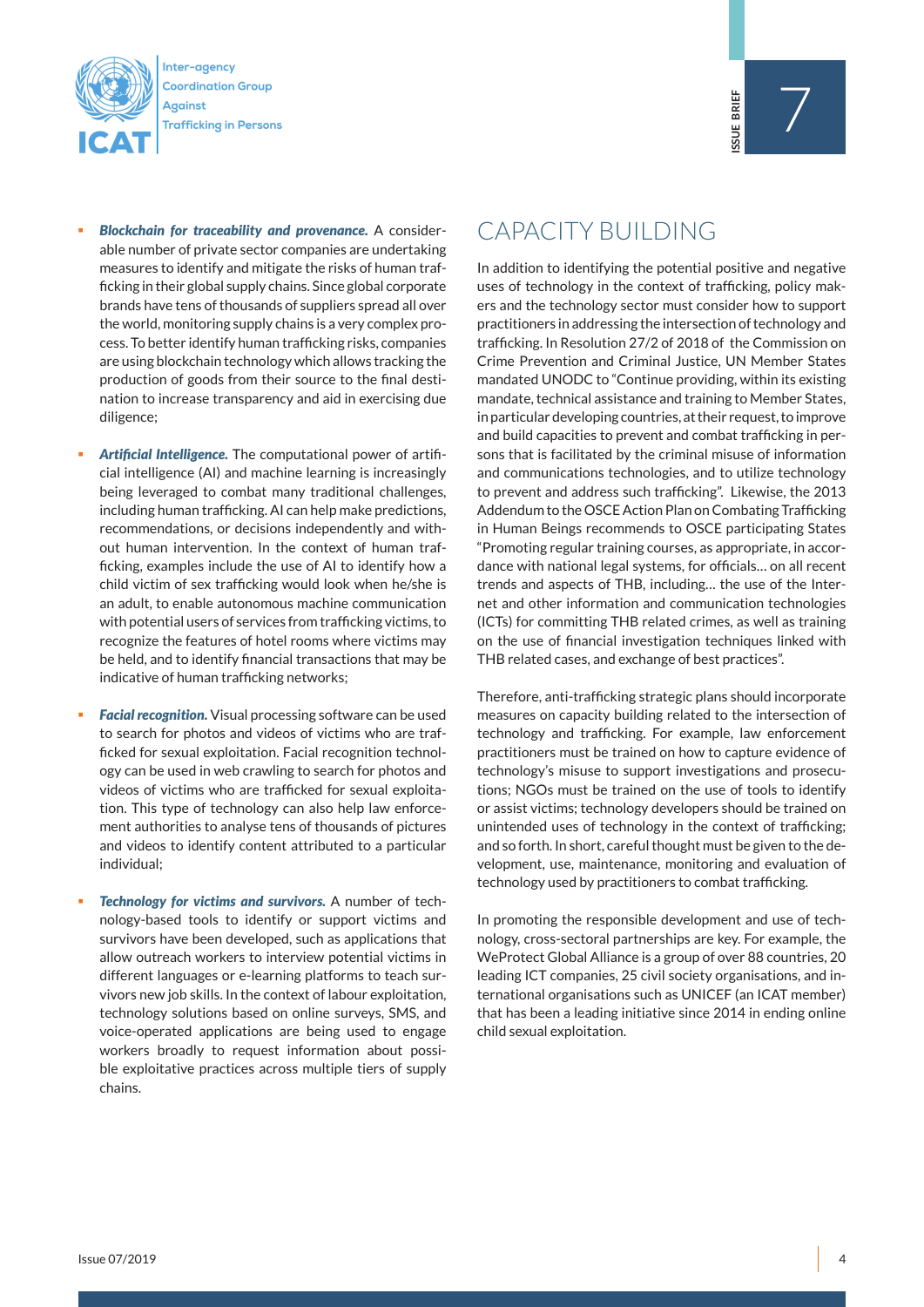

# ETHICAL CONSIDERATIONS AND DATA PROTECTION

The increased use of technology to counter trafficking has highlighted considerations around data privacy, ethics, transparency, accountability and informed consent – the latter becoming increasingly relevant with the use of AI by law enforcement. Most technology applications for counter-trafficking in persons require some form of collecting, storing, sharing and analysing data—each of which has its own inherent risks and requires established protocols and protections. Examples of challenging issues include:

- Ensuring that any data, especially information that identifies a person, is stored securely and only authorized persons have access to it;
- Establishing consent protocols that are gender and age-sensitive;
- Assessing risks related to information released by law enforcement that can be connected to the identities of victims, potentially putting them or their families at risk;
- **Ensuring that data obtained from victims and vulnerable** people is used to assist them and to end exploitative practices, rather than advance business interests;
- Ensuring that data shared among relevant agencies and between countries is done in accordance with national and international legal frameworks and takes into account privacy and confidentiality standards;
- Addressing potential conflicts between the need to protect anonymity and confidentiality and the need to support victims of trafficking in accessing services or rehabilitation.

In sum, technology-based tools can be useful entry points for addressing human trafficking, however, caution is needed in the specific application of the tools to ensure responsible and ethical use and to avoid unintended consequences. This is particularly important given that much of the technology development related to human trafficking is relatively new and untested, and thus should be monitored and evaluated for impact.

# RECOMMENDATIONS FOR STAKEHOLDERS

In order to minimize the misuse of technology to facilitate trafficking in persons, and to maximize the value of technology-based solutions to this crime, while ensuring ethical considerations are fully addressed, ICAT proposes the following recommendations for all actors involved in the use of technology to combat trafficking:

- **1.** Expand partnerships and coalitions between various sectors and stakeholders including international and regional organisations, the public sector, survivors, civil society, the private sector, and academia to enhance research, innovation, development and use of technology.
- **2.** Identify and address gaps in legal systems to ensure the effective investigation and prosecution of technology-facilitated trafficking, including in particular harmonizing laws and enhancing cross-border cooperation to address the transnational threats of technology-facilitated trafficking.
- **3.** Significantly expand data collection and research on the scope, scale, and nature of the misuse of technology to facilitate human trafficking, particularly on the Internet.
- **4.** Build expertise and capacity among practitioners across sectors to allow for maximum use of technology to combat trafficking.
- **5.** Support law enforcement in establishing a presence in the online world, conducting pro-active operations, seizing appropriate evidence, and using available counter-trafficking technology tools.
- **6.** Increase support for technology-based solutions to identifying trafficking victims and cases.